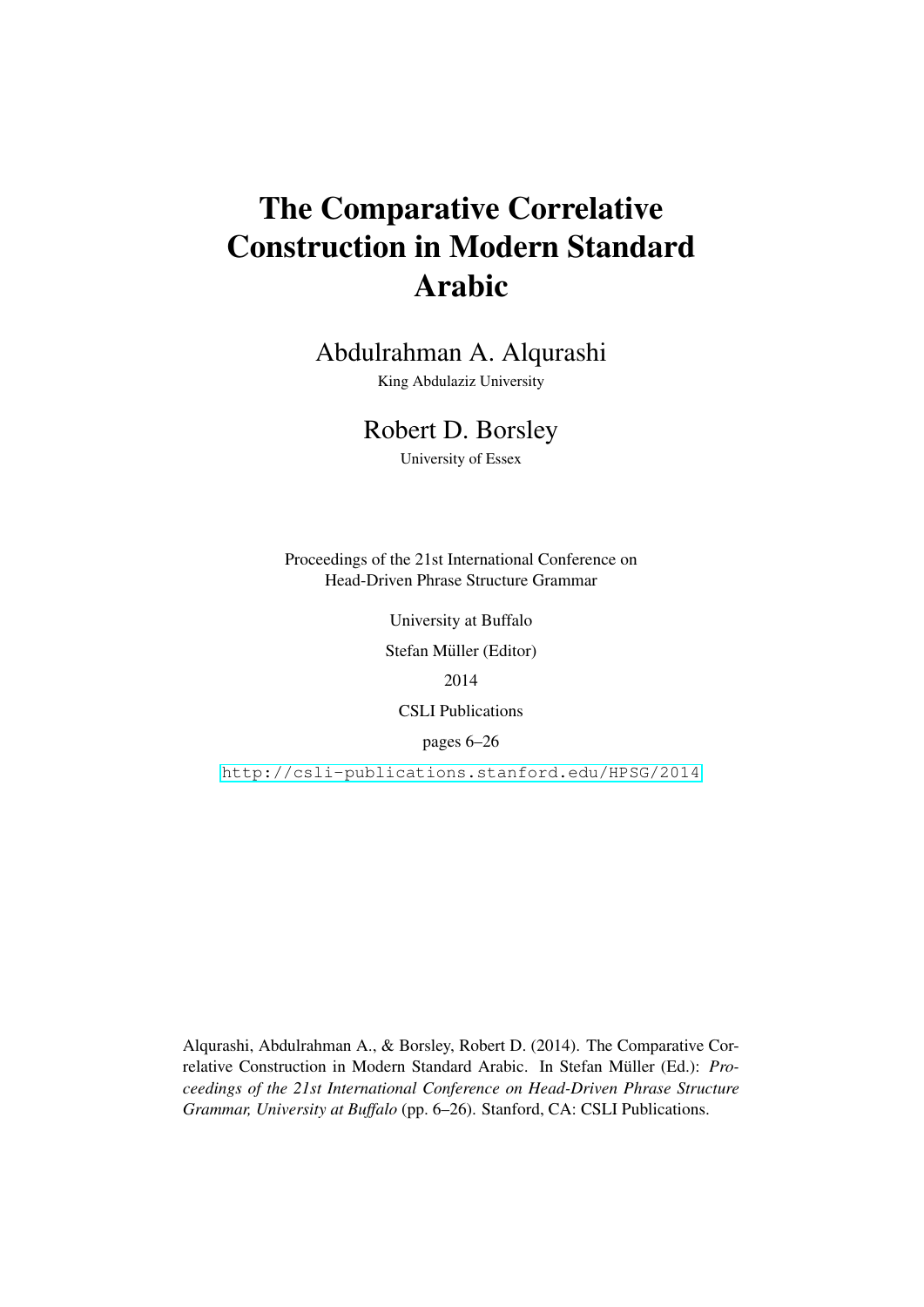# **Abstract**

Much discussion of the comparative correlative construction exemplified by *The more I read, the more I understand* has been concerned with how much cross–linguistic variation there is in this area. Culicover and Jackendoff (1999) suggest that there is considerable variation, but Den Dikken (2005) suggests with data from a variety of languages that the variation is quite limited. Modern Standard Arabic has a comparative correlative construction which is quite different from Engish and the other languages that Den Dikken considers, suggesting that there is more variation in this domain than he assumes. However, it is not difficult to provide an analysis of the construction and other related constructions within the HPSG framework.

# **1. Introduction**

Since Culicover and Jackendoff (1999), the comparative correlative (CC) construction, exemplified by (1), has been an important focus of syntactic research.

(1) The more I read, the more I understand.

 $\mathcal{L}=\mathcal{L}^{\mathcal{L}}$ 

A central issue has been how much cross-linguistic variation there is in this area. This is important because the more variation we find, the greater is the challenge for the Chomskyan view that grammatical systems are the result of setting a relatively small number of parameters. Culicover and Jackendoff suggest that languages vary significantly and that they are 'forced to "cobble together" some kind of mechanism to express' the CC meaning (1999: 569). In a reply to Culicover and Jackendoff, Den Dikken (2005) shows that a number of languages have constructions which are broadly similar to the English construction. Among the examples he cites are the following:

(2) a. Naskol'ko luchshe mashina, nastol'ko ona. by-how-much better car-NOM by-that-much it-F.NOM dorozhe. (Russian) more.expensive 'The better the car, the more expensive it is.'

<sup>†</sup> This paper draws in various ways on the first author's MA dissertation, Alqurashi (2008). We are grateful to the reviewers and audience at HPSG21 in Buffalo for their helpful comments and discussion and to Ewa Jaworska for editorial assistance. We alone are responsible for what appears here.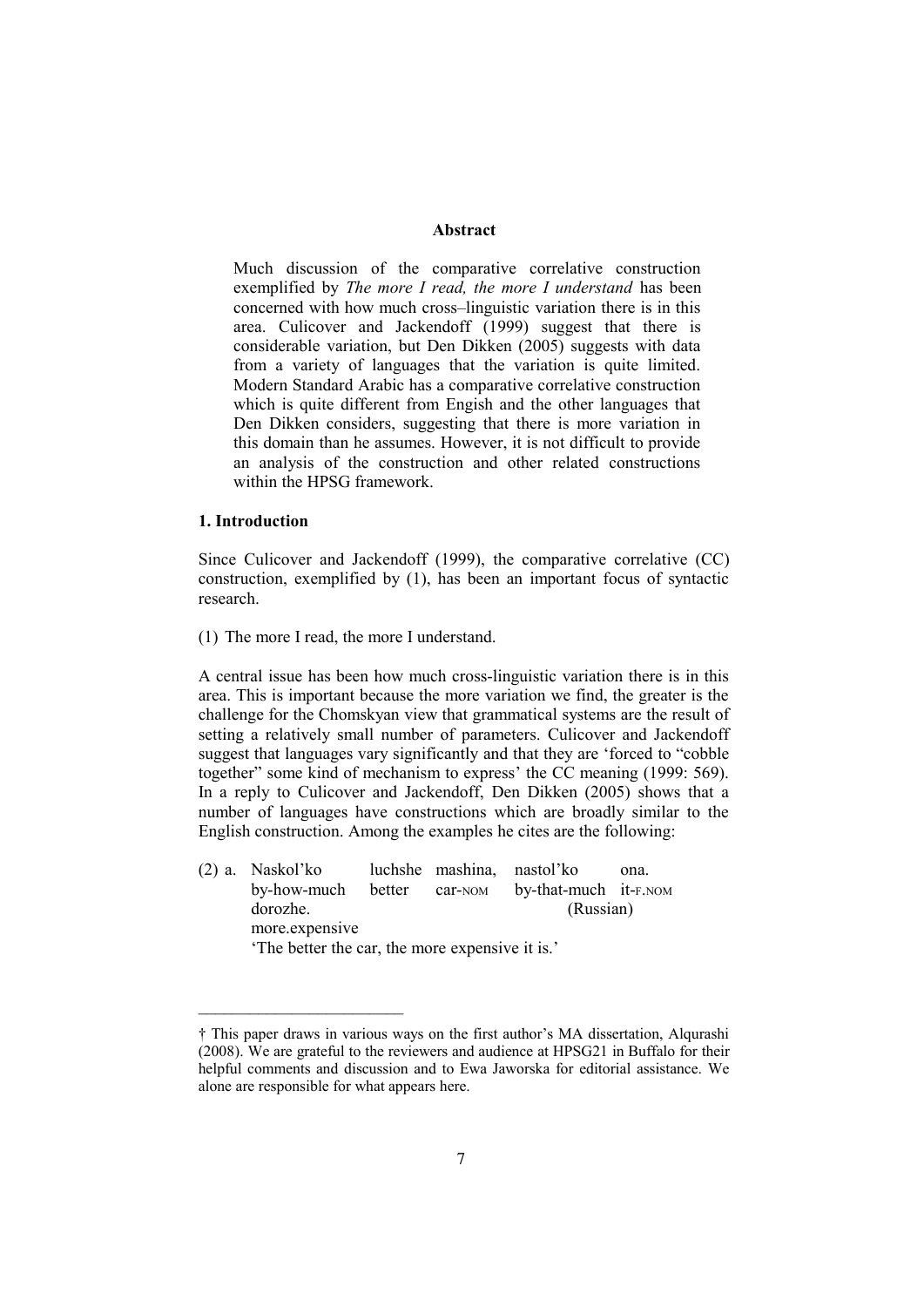b. Minél többet olvasol, annál többet what-ADESS more-ACC you.read that-ADESS more-ACC megértesz. (Hungarian) VM-you.understand 'The more you read, the more you understand.' c. Xedii targan max, (bol) tödii how-much fat meat TOPIC that-much amttai. (Khalkha Mongolian) delicious 'The fatter a piece of meat is, the more delicious it is.'

He argues that the CC constructions of various languages have essentially the same structure and are rather like the Hindi relative-correlative construction, exemplified by (3).

(3) jo larRkii khaRii hai vo lambii hai. (Hindi) REL girl standing is DEM tall is 'The girl that is standing is tall.'

He proposes that both the relative-correlative construction and the CC construction consist of a relative clause – essentially a free relatve – adjoined to a following main clause.

Abeillé and Borsley (2008) note that broadly similar constructions may differ in important ways. They develop this point through a consideration of the French CC construction, where they show that the first clause does not resemble a free relative in any significant way and that for some speakers it is not even a subordinate clause because the two clauses are on a par, as in a coordinate structure.<sup>1</sup>

In this paper, we will show that Modern Standard Arabic (MSA) has a CC construction, which provides further evidence that there is more crosslinguistic variation in this domain than Den Dikken assumes. We will show, however, that it is not difficult to develop a detailed analysis within the Head-driven Phrase Structure Grammar (HPSG) framework, building on the ideas of Borsley (2004, 2011).

Before we can proceeed, we must ask what counts as a CC construction. It is only if we have an answer to this question that we can discuss the viability of Den Dikken's position. A CC construction is not just any construction which can express the CC meaning. In English, the CC meaning can be expressed by the *if-then* and *as-so* constructions. Thus, the following

<sup>1</sup> Both clauses of the English CC construction are rather like what Huddleston and Pullum (2002: 761-5, 985-91) call the exhaustive conditional construction, exemplified by (i):

<sup>(</sup>i) however much I read

This looks like a free relative. However, Huddleston and Pullum argue that exhaustive conditionals are in fact interrogatives.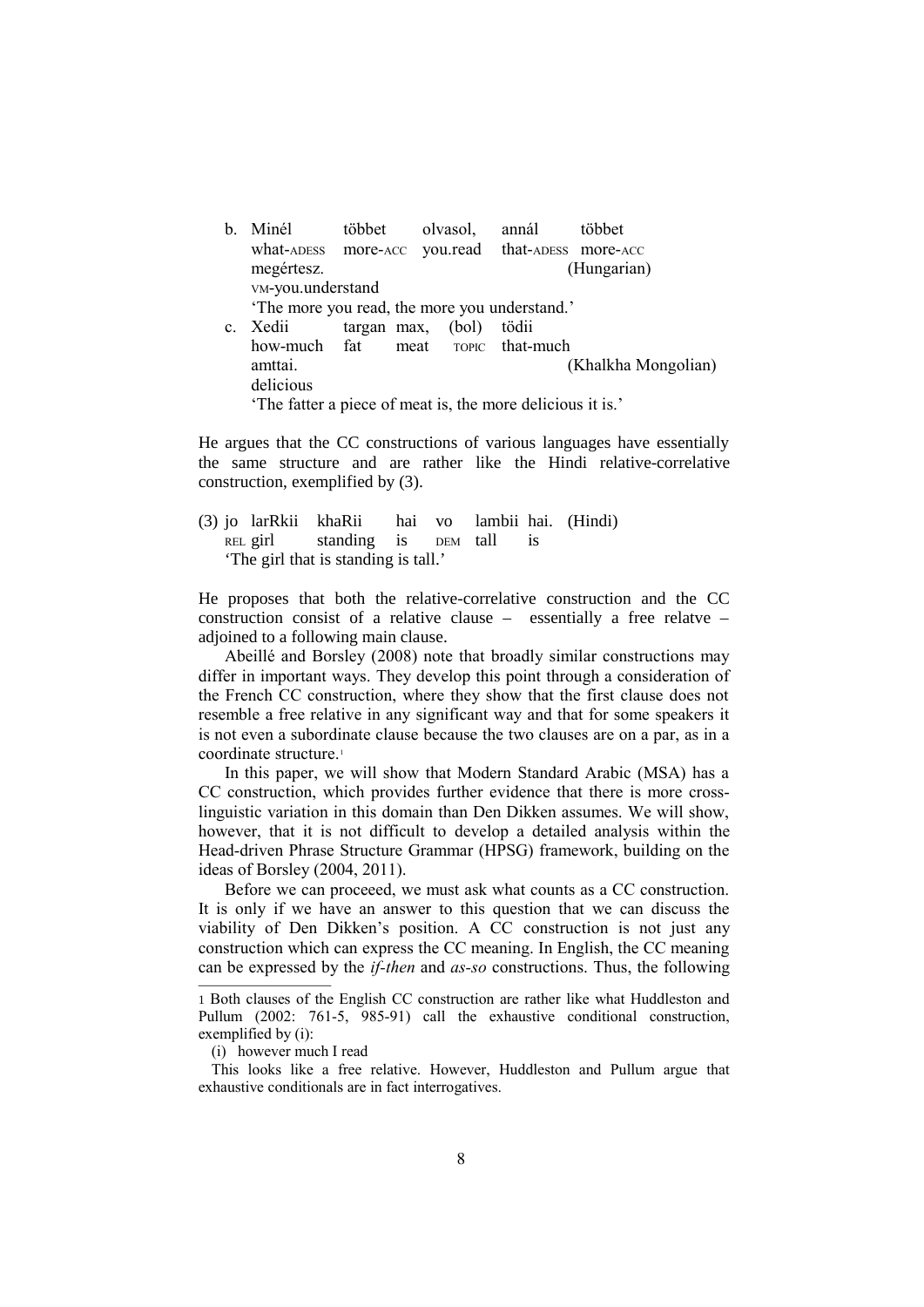have more or less the same meaning as  $(1)$ :

- (4) a. If you read more, then you understand more.
	- b. As you read more, so you understand more.

These constructions, however, can also express other meanings, as the following illustrate:

- (5) a. If you read this, then you will understand.
	- b. As you read this, so you will understand.

What we need, then, is not just a construction which can express the CC meaning but a construction which can only express this meaning. It is entirely possible that some languages do not have such a construction. We will argue, however, that MSA has a CC construction, but one which is very different form the type that Den Dikken focuses on.

The paper is organized as follows. In section 2, we show that MSA has a CC constructon which is quite different from those that Den Dikken discusses but is essentially a specialized version of a fairly ordinary combination of an adjunct cause and a main clause. Then in section 3, we show that MSA has a number of other special constructions which also have related examples in which an adjunct clause combines with an ordinary main clause. In section 4, we develop a fairly detailed analysis of the data within HPSG. Finally, in section 5, we conclude the paper.

# **2. The MSA construction**

Like English, MSA can express the CC meaning with constructions which can also express other meanings. However, as we will see, it also has a construction which can only express the CC meaning. Hence it has a CC construction.

As one might expect, MSA can express the CC meaning with *ʔin* 'if', as in the following:

(6)  $\lceil 2 \text{in } \text{tagra?} 2 \text{ak@ar} \rceil$   $\lceil \text{tafhm} \rceil$   $2 \text{ak@ar} \rceil$ if read IMPF  $2 \text{ MSG}$  more understand IMPF  $2 \text{ MSG}$  more 'If you read more, you understand more.'

It can also express the CC meaning with other conditional particles such as *kullamã* 'whenever'.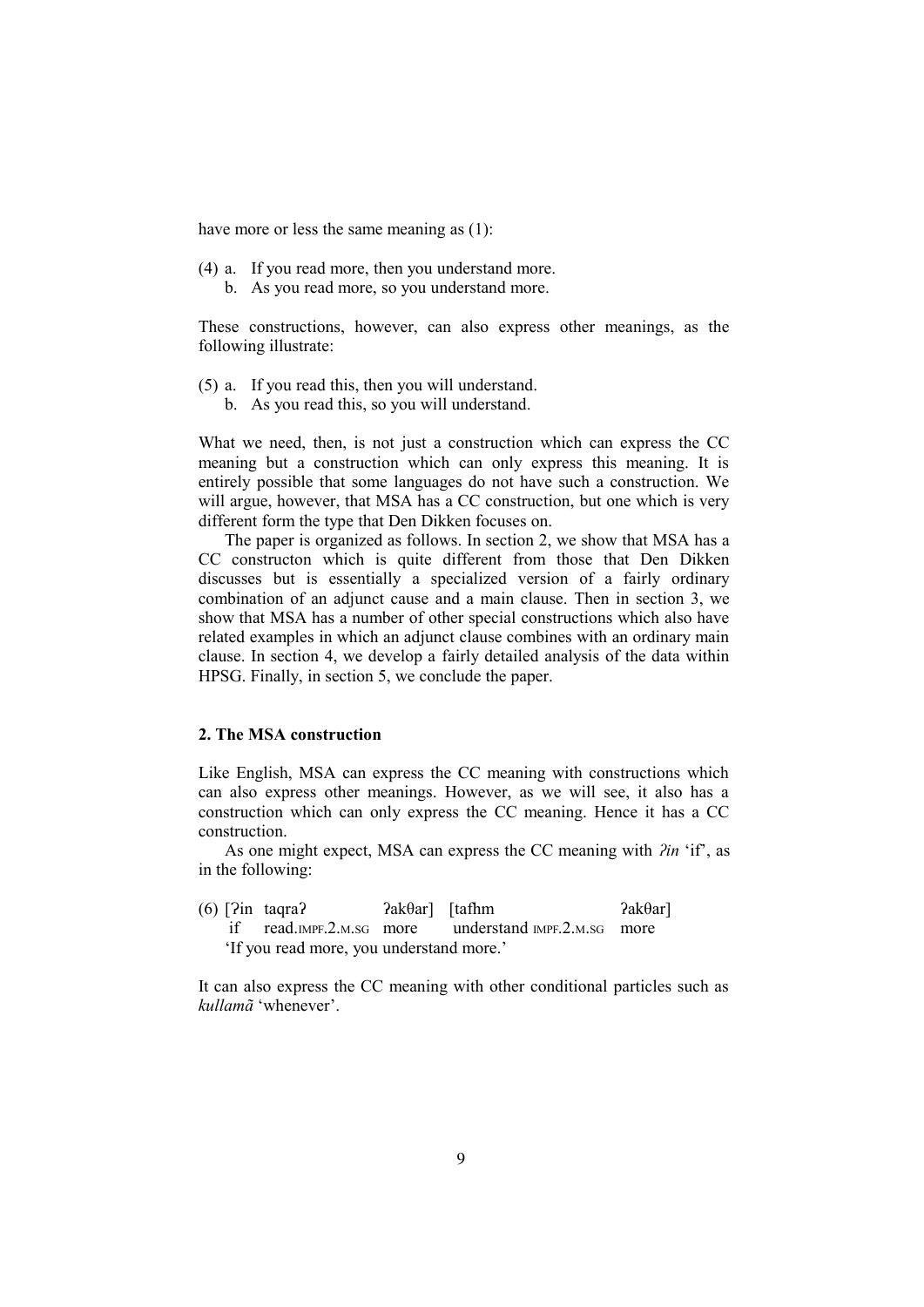(7) [kullamã qaraʔta ʔakθar] [tafham whenever read-PERF.2.M.SG more understand.IMPF.2.M.SG ʔakθar] more 'Whenever you read more, you understand more.'

Not surprisingly, both *ʔin* and *kullamã* can also express very different meanings, as the following illustrate:

(8) [ʔin taqraʔ haðaa l-kitab] if read. IMPF.2.M.SG this DEF-book-ACC [fa-sa-tafhm  $a$ ]-maqsood] will-understand IMPF.2.M.SG DEF-idea 'If you read this book, you will understand.' (9) [kullamã qaraʔta haðaa l-kitab] whenever read.PERF.2.M.SG this DEF-book-ACC [tafham  $a$ al-maqsood] understand.IMPF.2.M.SG DEF-idea 'Whenever you read this book, you understand the idea.'

*<i>Pin* can introduce an imperfective clause, as in (6) and (8) above, or a perfective clause, as in (10):

(10)  $\lceil 2in \text{qra2ta} \rceil$   $\lceil 2ak\theta \rceil$   $\lceil 3kh\theta \rceil$  if read.PERF.2.M.SG more understand PERF.2.M.SG more 'If you read more, you understood more.'

It also allows both a verb-initial clause, as in (6) and (8), and a subject-initial clause, as in (11):

(11)  $\lceil 2in Zaid-un \nvert\n$  vaqra $\lceil 2 \rceil$   $\lceil 2ak\theta ar \rceil$  if Zaid-NOM read.IMPF.3.M.SG more [yafhm  $?ak\theta$ ar] understand IMPF.3.M.SG more 'If Zaid reads more, he understands more.'

In contrast, *kullamã* only introduces clauses which are verb-initial and perfective, hence the ungrammaticality of the following:

(12) \*[kullamã taqra?  $\qquad \qquad$   $2a\&\theta$ ar] whenever read-IMPF.2.M.SG more [tafham ʔakθar] understand.IMPF.2.M.SG more 'Whenever you read more, you understand more.'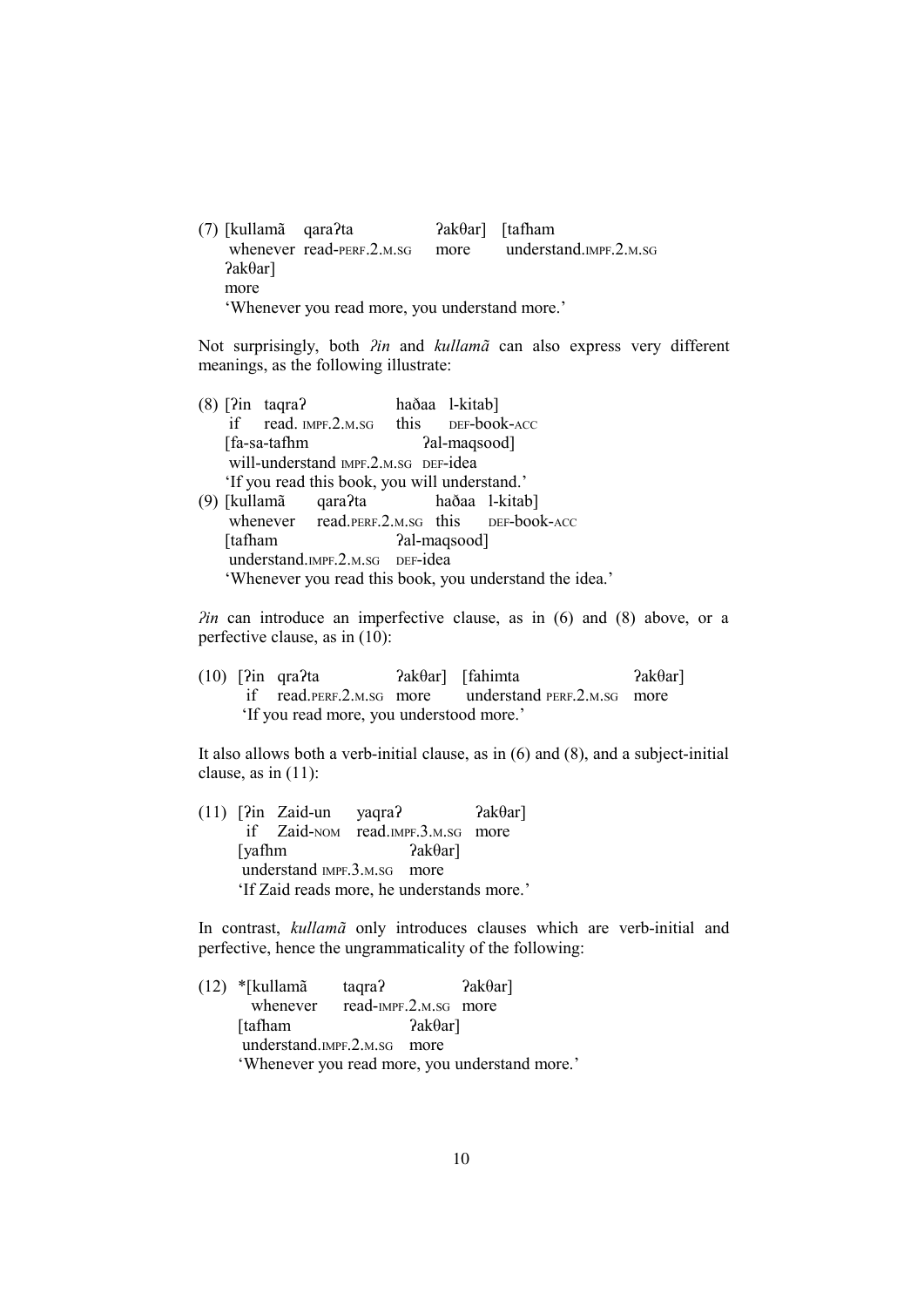|                                                  | $(13)$ *[kullam $\tilde{a}$ Zaid-un yaqra?] |  |                                         | $?ak\thetaar]$ |
|--------------------------------------------------|---------------------------------------------|--|-----------------------------------------|----------------|
|                                                  |                                             |  | whenever Zaid-NOM read.IMPF.3.M.SG more |                |
|                                                  | [yafhm]                                     |  | $2ak\theta$ ar                          |                |
|                                                  | understand IMPF.3.M.SG more                 |  |                                         |                |
| 'Whenever Zaid reads more, he understands more.' |                                             |  |                                         |                |

The main clause which it modifies may be verb-initial or subject-initial and may be perfective or imperfective, as we will show below.

If MSA only had the kinds of example that we have highlighted above, we could conclude that it does not have a CC construction. However, instead of (7), the following is possible:

(14) [kullamã qaraʔta ʔakθar] [kullamã whenever read.PERF.2.M.SG more whenever fahimta ?akθar] understand.PERF.2.M.SG more 'Whenever you read more, you understood more.' 'The more you read, the more you understood.'

Here, *kullamã* appears not only in the first clause but in the second clause as well. We might translate this in the same way as  $(7)$ , but it seems equally appropriate to translate it with a CC sentence. It is not possible to have *kullamã* in the second clause with other sorts of meanings. Thus, (15) is not possible as an alternative to (9).

(15) \*[kullamã qaraʔta haðaa l-kitab] whenever read.PERF.2.M.SG this DEF-book-ACC [kullamã fahimta *?al-maqsood]* whenever understand.PERF.2.M.SG DEF-idea 'Whenever you read this book, you understood the idea.'

Hence, the double *kullamã* construction can only express the CC meaning. Therefore, it is a CC construction. Unlike the English construction and the other constructions discussed by Den Dikken (2005), it does not have a fronted comparative constituent in either clause. Thus, it is very different from these constructions.

The single *kullamã* construction seems to be a fairly ordinary combination of an adjunct cause and a main clause. As we might expect, the clauses may appear in either order. Thus, (16) is an alternative to (7).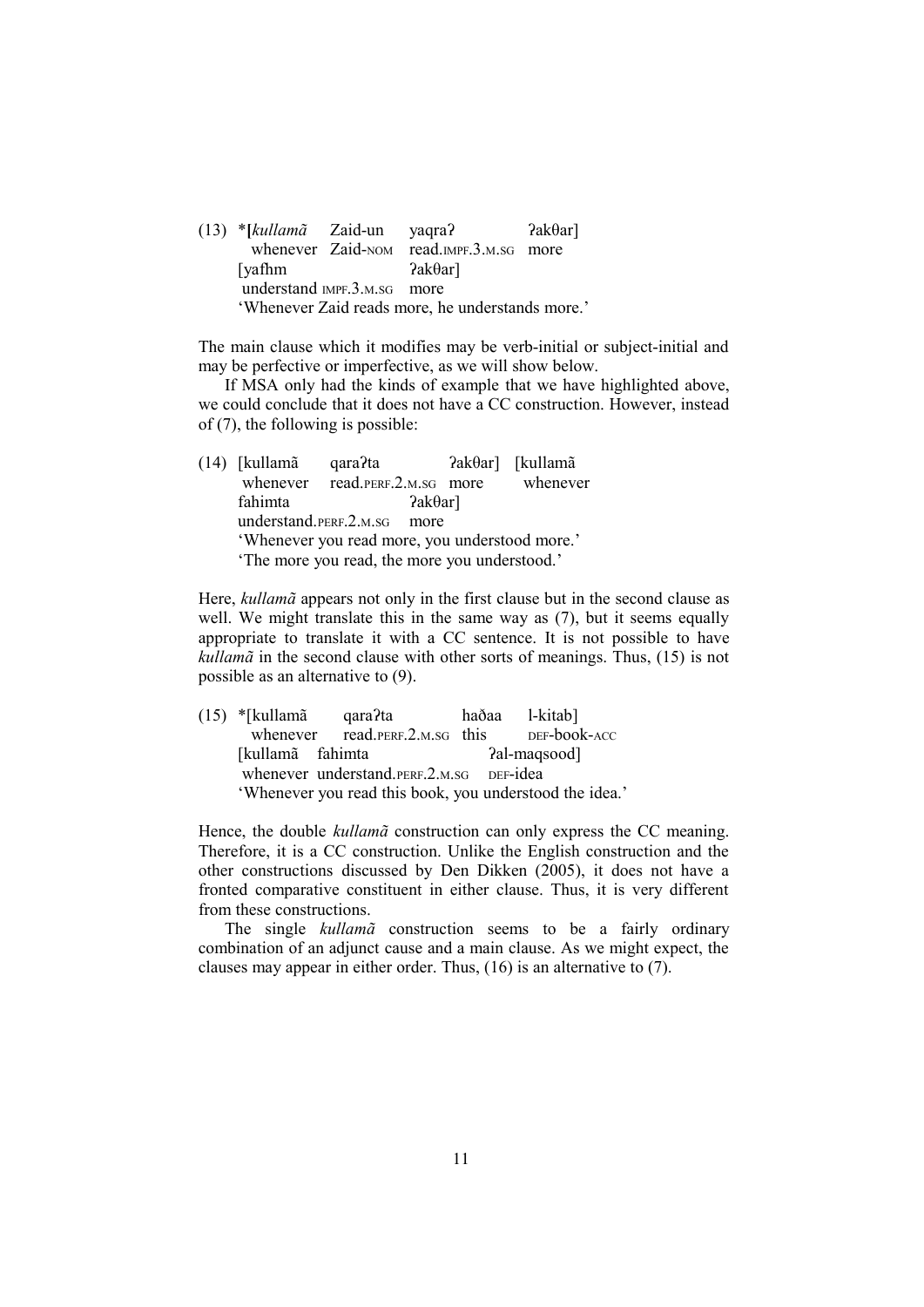(16) [tafham ʔakθar] [kullamã qaraʔta understand.IMPF.2.M.SG more whenever read-PERF.2.M.SG ʔakθar] more 'You understand more, whenever you read more.'

As we might also expect, the main clause is not required to be imperfective or to be verb-initial, as the following show:

| (17) | [kullamã                                          | qara?ta                                               | $?ak\thetaar]$ | [fahimta] |         |
|------|---------------------------------------------------|-------------------------------------------------------|----------------|-----------|---------|
|      |                                                   | whenever read.PERF.2.M.SG more understand.PERF.2.M.SG |                |           |         |
|      | $2ak\thetaar$ ]                                   |                                                       |                |           |         |
|      | more                                              |                                                       |                |           |         |
|      |                                                   | 'Whenever you read more, you understood more.'        |                |           |         |
| (18) | [kullamaa                                         | $qara2a$ Zaid-un $2ak\theta ar$ [Amr-un]              |                |           |         |
|      |                                                   | whenever read. PERF. 3.M. SG Zaid-NOM more            |                |           | Amr-NOM |
|      | yafhmu                                            | $?ak\thetaar]$                                        |                |           |         |
|      |                                                   | understand.IMPF.3.M.SG more                           |                |           |         |
|      | 'Whenever Zaid reads more, Amr understands more.' |                                                       |                |           |         |

We turn now to the double *kullamã* construction, or the CCconstruction, as we will call it from now on. There are a number of points to note. Firstly, neither clause of the construction allows an imperfective verb. Thus, both of the following are ungrammatical:

|  |                        | whenever read. PERF. 2.M. SG more whenever |                  |
|--|------------------------|--------------------------------------------|------------------|
|  | tafham                 | $2ak\theta$ ar]                            |                  |
|  |                        | understand.IMPF.2.M.SG more                |                  |
|  |                        | b. *[kullamã taqara?                       | ?akθar] [kullamã |
|  |                        | whenever read.IMPF.2.M.sG more whenever    |                  |
|  | fahimta                | $2ak\thetaar$ ]                            |                  |
|  | understand.PERF.2.M.SG | more                                       |                  |

Secondly, neither clause can appear without the other:

|  | (20) a. *kullamã qara?ta |                                         | ?akθar. |                |
|--|--------------------------|-----------------------------------------|---------|----------------|
|  |                          | whenever read. PERF. 2.M. SG more       |         |                |
|  | b *kullamã fahimta       |                                         |         | $2ak\theta$ ar |
|  |                          | whenever understand. PERF. 2.M. SG more |         |                |

Thirdly, the two clauses have a fixed order. Thus, (21) differs in meaning from  $(12)$ :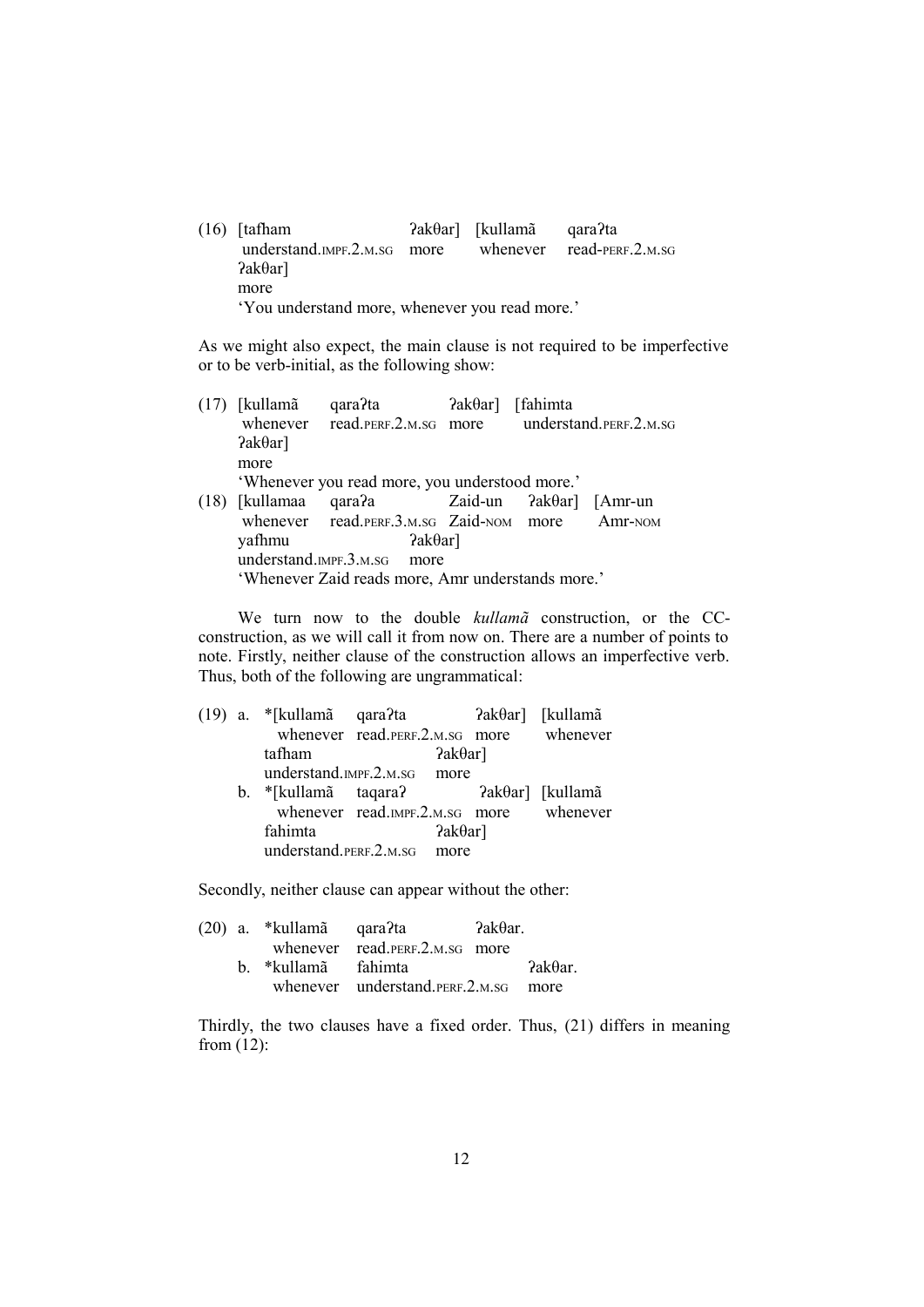(21) [kullamã fahimta ʔakθar] [kullamã whenever understand. PERF.2.M.SG more whenever qara'ta ʔakθar] read-PERF.2.M.SG more 'The more you understand, the more you read.'

Given that the two clauses have the same form, this is not really surprising.

A final point to note is that while the two clauses of this construction must have a comparative interpretation, they need not contain a comparative word. Thus, as well as examples like (7), we have examples like the following:

| (22) [kullamã zaada                                         |  |                               | hajmu-hu] [kullamã |          |
|-------------------------------------------------------------|--|-------------------------------|--------------------|----------|
|                                                             |  | whenever increase. PERF. 3sGM | size-its           | whenever |
| zaada                                                       |  | $s$ i $\{ru-hu\}$             |                    |          |
| increase PERF.3sGM price-its                                |  |                               |                    |          |
| The more its size increases, the more its price increases.' |  |                               |                    |          |

This is rather like the main clause in what McCawley (1988) calls the reversed CC construction. The following is a typical example:

(23) I understand more, the more I read.

Here, the second clause, which we assume is an adjunct, looks just like the two clauses of the English CC-construction. The first clause, which we assume is a main clause, has an in-situ comparative word. However, as McCawley notes, it is also possible to have main clauses with no comparative word but with a comparative interpretation. (24) illustrates:

(24) My knowledge increases, the more I read.

We assume that the two clauses of the MSA CC-construction are subject to the same constraint as the main clause of this construction

It seems, then, that MSA has a number of ways of expressing the CC meaning. Some involve constructions which can also express other meanings, but one involving two clauses introduced by *kullamã* can only express the CC meaning. This, then, is a CC construction and one that is very different from the constructions that are the focus of Den Dikken (2005).

# **3. Other constructions**

The MSA CC construction is a specialized construction, but, as we have seen, it is related to a fairly ordinary main clause  $+$  adjunct clause structure. This is quite like the situation in English, where the reversed CC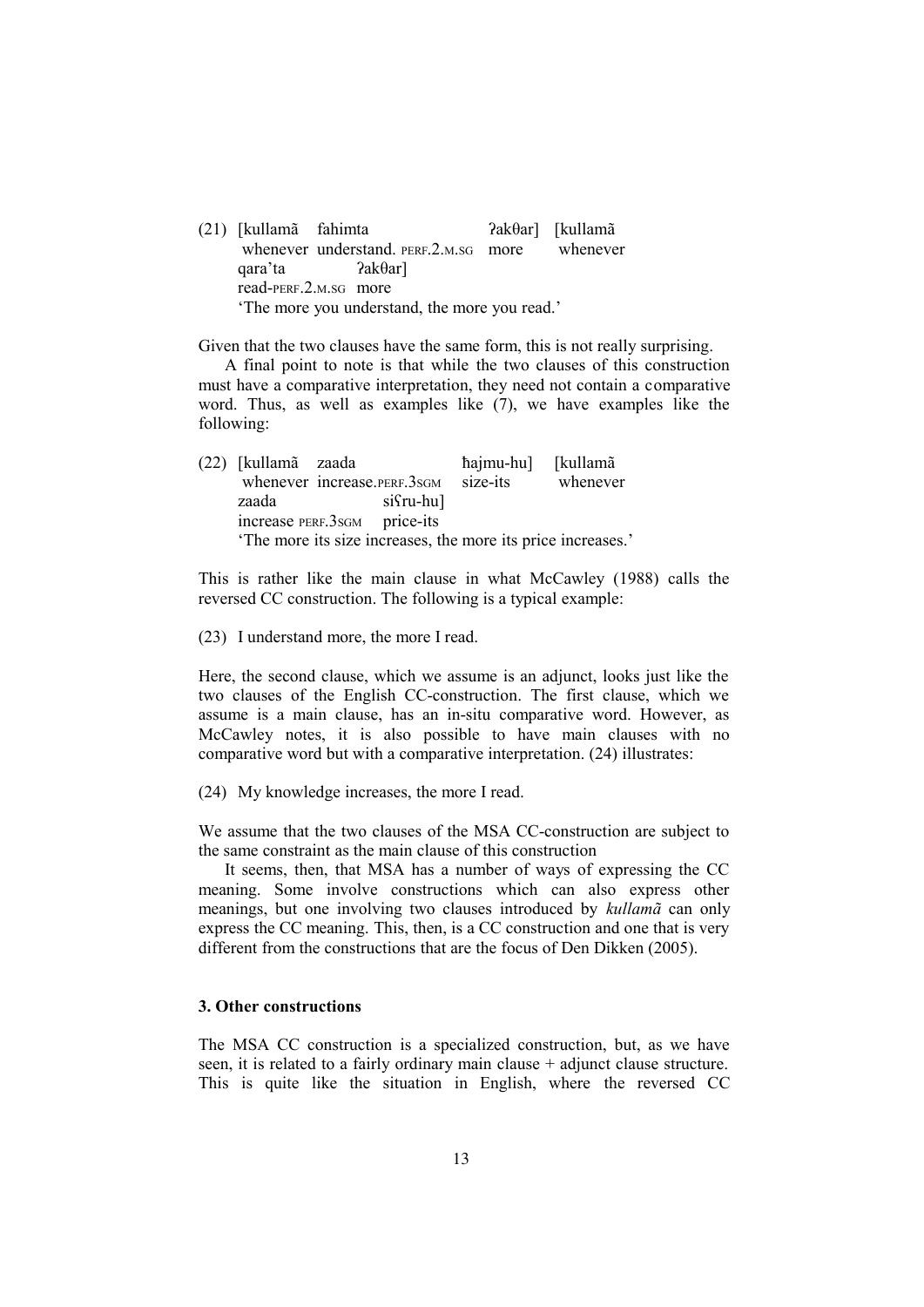construction, exemplified by (23) and (24) above, is a fairly ordinary main clause + adjunct clause structure (Borsley 2004, 2011). In this section, we will show that the MSA CC construction is one of a number of specialized constructions, each of which is related to an ordinary main clause  $+$  adjunct clause structure. Again this is rather like English. Following Borsley (2004, 2011), we will call the specialized constructions correlative clauses.

In English a correlative clause which is rather like the CC construction is the *if-then* construction, illustrated in (4a) above. MSA has two constructions which resemble the *if-then* construction. These are what we will call the *ʔiðaa-fa* construction, exemplified by (25), and the *law-la* construction, exemplified by (26).

| (25) |                | [?iðaa qara?ta                                     | $2ak\thetaar$ ] |                                    |
|------|----------------|----------------------------------------------------|-----------------|------------------------------------|
|      | if             | $read$ -PERF.2.M.SG                                | more            |                                    |
|      |                | [fa-sa-tafhamu                                     |                 | $2ak\thetaar$ ]                    |
|      |                | then-will-understand.jmpF.2.m.sG                   |                 | more                               |
|      |                | 'If you read more, then you will understand more.' |                 |                                    |
| (26) | [law qara?ta]  |                                                    |                 | $\text{2ak}\theta$ ar] [la-fahimta |
|      |                | if read-PERF.2.M.SG                                | more            | then-understand. PERF.2.M.SG       |
|      | $?ak\thetaar]$ |                                                    |                 |                                    |
|      | more           |                                                    |                 |                                    |
|      |                | 'If you read more, then you will understand more.' |                 |                                    |

MSA has at least two further correlative clauses. The first, which we will call the *bimaa-ʔiðann* construction, is exemplified by (27).

 (27) [bimaa ʔannka taqraʔu ʔakθar] [ʔiðann as/since COMP.2.M.SG read-IMPF.2.M.SG more so sa-tafhamu ?akθar] ill-understand.IMPF.2.M.SG more 'As/since you read more, so you will understand more.'

This is rather like the English *as-so* construction, illustrated in (4b). Note that *bimaa* is followed by another complamentizer. We assume this means that it takes a CP complement. The second, which we will call the *biqadrimaa-biqadri-maa* construction, is exemplified by (28).

|                        | (28) [biqadri-maa taqra?]                      |                  | [biqadri-maa |
|------------------------|------------------------------------------------|------------------|--------------|
|                        | as-much-as                                     | read-IMPF.2.M.SG | as-much-as   |
|                        | tafham]                                        |                  |              |
| understand.IMPF.2.M.SG |                                                |                  |              |
|                        | 'As much as you read, so much you understand.' |                  |              |
|                        |                                                |                  |              |

In all four constructions, neither clause can appear without the other: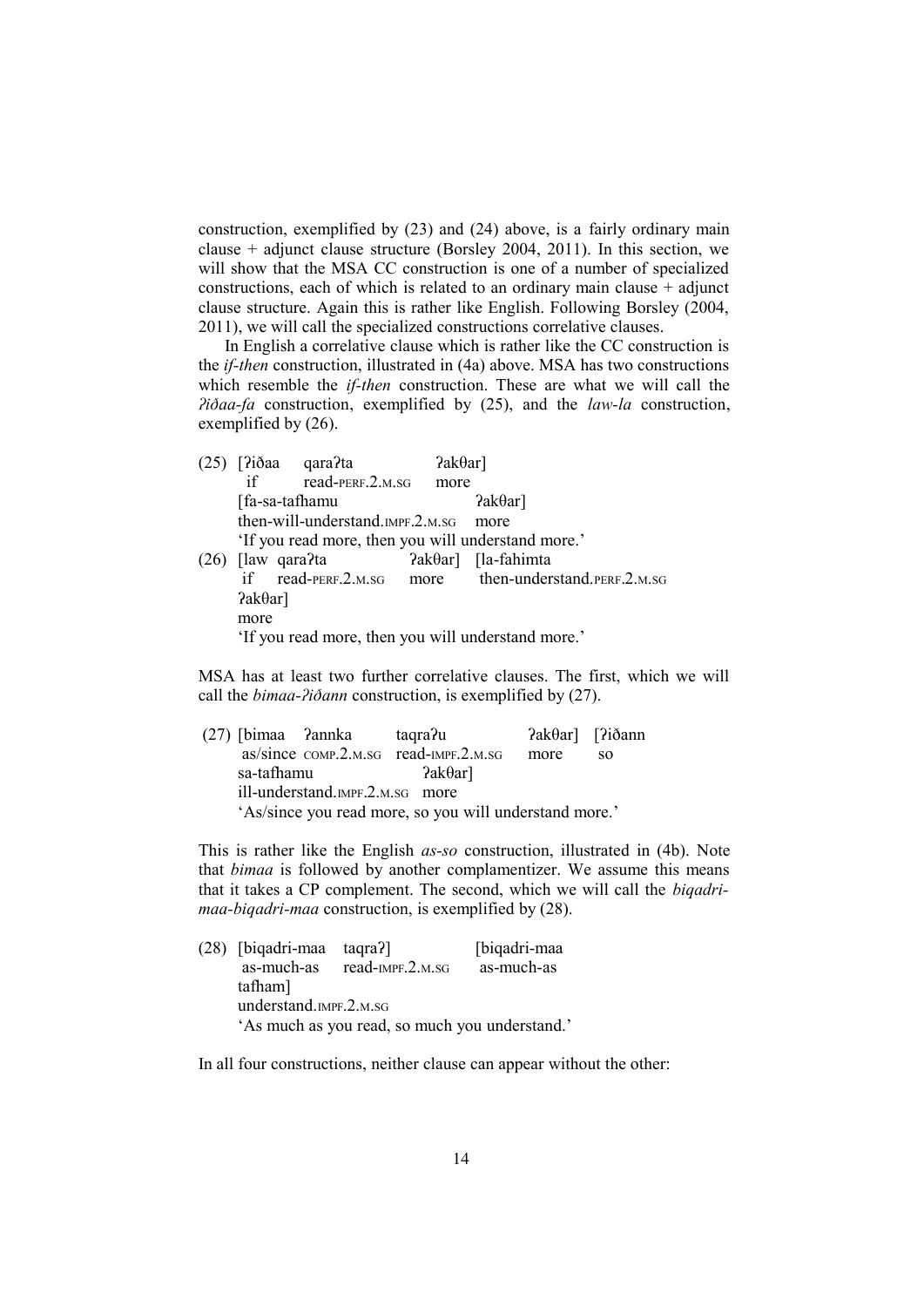|  | $2ak\theta$ ar.<br>a. *?iðaa qara?ta             |                 |  |
|--|--------------------------------------------------|-----------------|--|
|  | if read-PERF.2.M.SG more                         |                 |  |
|  | b. *fa-sa-tafhamu                                | $2ak\theta$ ar  |  |
|  | then-will-understand. IMPF.2.M.SG more           |                 |  |
|  | $2a \kappa \theta$ ar.<br>$(30)$ a. *law qara?ta |                 |  |
|  | if read-PERF.2.M.SG more                         |                 |  |
|  | b. *la-fahimta<br>$2ak\theta$ ar.                |                 |  |
|  | then-understand.perf.2.m.sg more                 |                 |  |
|  | (31) a. *bimaa ?annka taqra?u                    | ?akθar.         |  |
|  | $as/since$ $comP.2.M.SG$ $read-IMPF.2.M.SG$      | more            |  |
|  | b. *?iðann sa-tafhamu                            | $2ak\theta$ ar. |  |
|  | so will-understand.jmpF.2.m.sg more              |                 |  |
|  | (32) a. *biqadri-maa taqra?.                     |                 |  |
|  | as-much-as read-IMPF.2.M.SG                      |                 |  |
|  | b. *biqadri-maa tafham.                          |                 |  |
|  | as-much-as understand.IMPF.2.M.SG                |                 |  |

In all four, the order of the clauses is fixed. Thus, (33)–(35) are ungrammatical, and (36) differs in meaning from (28).

| (33) | *[fa-sa-tafhamu               |                                                |                   | ?akθar] [?iðaa        |    |       |
|------|-------------------------------|------------------------------------------------|-------------------|-----------------------|----|-------|
|      |                               | then-will-understand. IMPF.2.M.SG              | more              |                       | if |       |
|      | qara?ta                       | $2ak\theta$ ar]                                |                   |                       |    |       |
|      | read-PERF.2.M.SG              | more                                           |                   |                       |    |       |
|      | $(34)$ *[la-fahimta           |                                                |                   | $?a\&\theta$ ar] [law |    |       |
|      |                               | then-understand.perf.2.m.sG more               |                   | if                    |    |       |
|      | $qara$ ?ta ?ak $\theta$ ar]   |                                                |                   |                       |    |       |
|      | $read-PERF.2.M.SG$            | more                                           |                   |                       |    |       |
|      | $(35)$ * $[?iðann$ sa-tafhamu |                                                |                   | $?a k \theta ar$ ]    |    | bimaa |
|      |                               | so will-understand.meg.2.m.sq more as/since    |                   |                       |    |       |
|      | <b>Pannaka</b>                | taqra?u                                        | $?a k \theta a r$ |                       |    |       |
|      |                               | $COMP.2.M.SG$ read-IMPF.2.M.SG                 | more              |                       |    |       |
|      | (36) [biqadri-maa tafham]     |                                                |                   | [biqadri-maa          |    |       |
|      |                               | as-much-as understand.IMPF.2.M.SG as-much-as   |                   |                       |    |       |
|      | taqra?]                       |                                                |                   |                       |    |       |
|      | read-IMPF.2.M.SG              |                                                |                   |                       |    |       |
|      |                               | 'As much as you understand, so much you read.' |                   |                       |    |       |

Like the CC construction, all four constructions have related examples where an adjunct clause with some distinctive form modifies an ordinary main clause: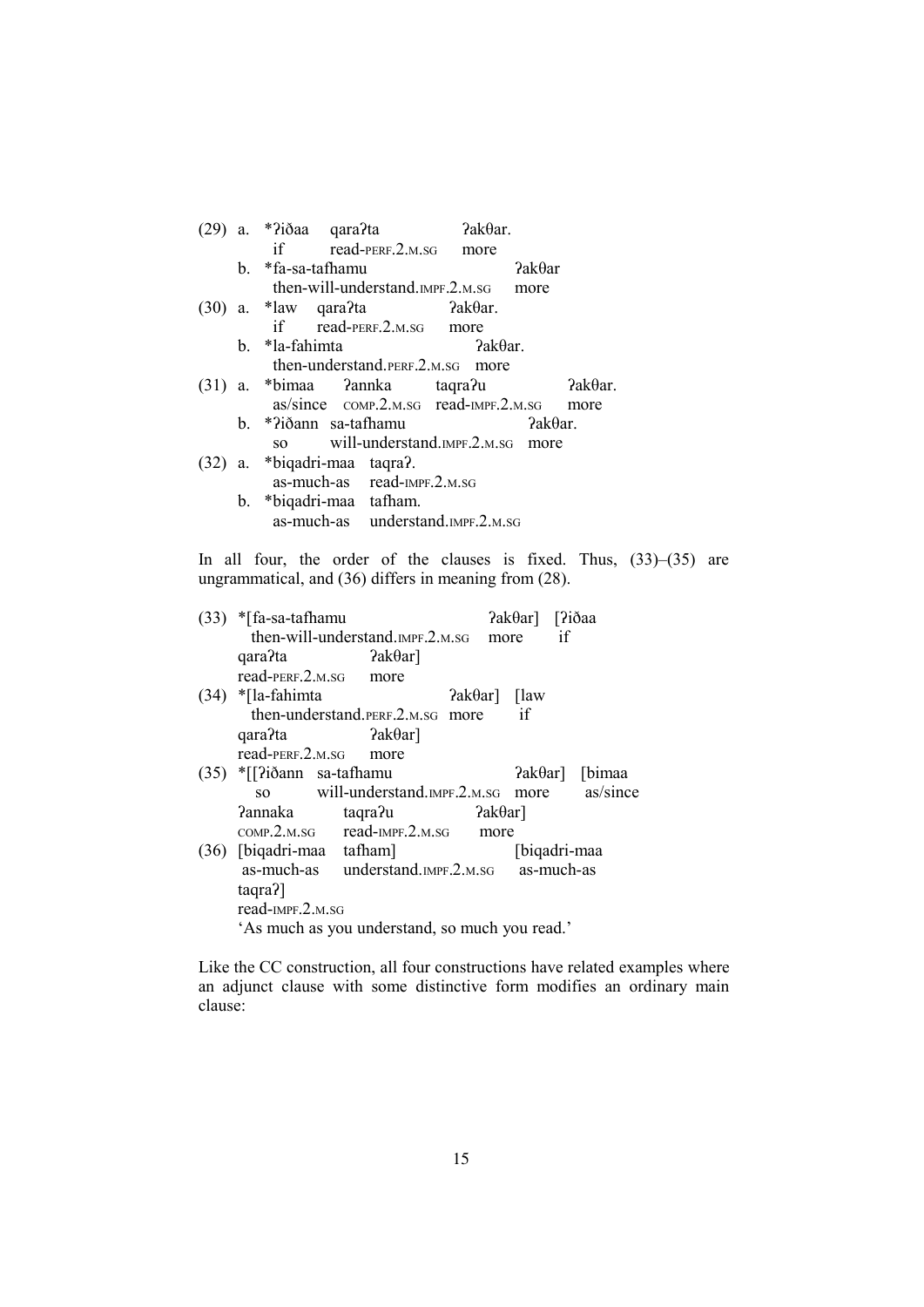| $(37)$ [?iðaa qara?ta<br>$2ak\theta$ ar] [sa-tafhamu            |
|-----------------------------------------------------------------|
| if read-PERF.2.M.SG more will-understand.IMPF.2.M.SG            |
| $?ak\thetaar]$                                                  |
| more                                                            |
| 'If you read more, you will understand more.'                   |
| $(38)$ [law qara?ta]<br>$\text{?ak}\theta$ ar] [tafhamu         |
| if read-PERF.2.M.SG more understand.IMPF.2.M.SG                 |
| $?ak\thetaar]$                                                  |
| more                                                            |
| 'If you read more, you will understand more.'                   |
| $(39)$ [bimaa ?annaka taqra?u ?ak $\theta$ ar]                  |
| as/since comp 2.m.sg read-IMPF.2.m.sg more                      |
| [sa-tafhamu]<br>$2ak\theta$ ar]                                 |
| will-understand.IMPF.2.M.SG more                                |
| 'As/since you read more, you will understand more.'             |
| (40) [biqadri-maa taqra?] [tafhamu]                             |
| as much as read-IMPF.2.M.SG understand.IMPF.2.M.SG              |
| 'As much as you read, you understand.'                          |
|                                                                 |
| With these examples the two clauses can appear in either order: |

| (41) | ?akθar] [?iðaa qara?ta<br>[sa-tafhamu]<br>will-understand.mpF.2.m.sG more if read-PERF.2.m.sG |                       |                  |
|------|-----------------------------------------------------------------------------------------------|-----------------------|------------------|
|      | $?ak\thetaar]$                                                                                |                       |                  |
|      | more                                                                                          |                       |                  |
|      | 'You will understand more if you read more books.'                                            |                       |                  |
| (42) | $2ak\theta$ ar] [law qara?ta<br>[tafhamu                                                      |                       | $2ak\theta$ ar]. |
|      | understand.mpF.2.m.sG more if read-PERF.2.m.sG                                                |                       | more             |
|      | 'You understand more if you read more.'                                                       |                       |                  |
| (43) | ?akθar] [bimaa ?annaka<br>[sa-tafhamu]                                                        |                       |                  |
|      | will-understand.nMPF.2.M.SG more as/since COMP 2.M.SG                                         |                       |                  |
|      | $2ak\theta$ ar]<br>taqra?u                                                                    |                       |                  |
|      | $read$ -IMPF. $2.M.SG$<br>more                                                                |                       |                  |
|      | 'You will understand more as/since you read more.'                                            |                       |                  |
| (44) | [tafhamu]                                                                                     | [biqadri-maa taqra?]. |                  |
|      | understand.mpF.2.m.sG as-much-as read-IMPF.2.m.sG                                             |                       |                  |
|      | 'You understand as much as you read.'                                                         |                       |                  |

It seems, then, that the CC construction is one of a number of special constructions, which we call correlative clauses. In each case, the component clauses have a distinctive form, appear in a fixed order, and neither can appear without the other. Also in each case, we have related examples in which an adjunct clause combines with an ordinary main clause. Thus, we have the following situation: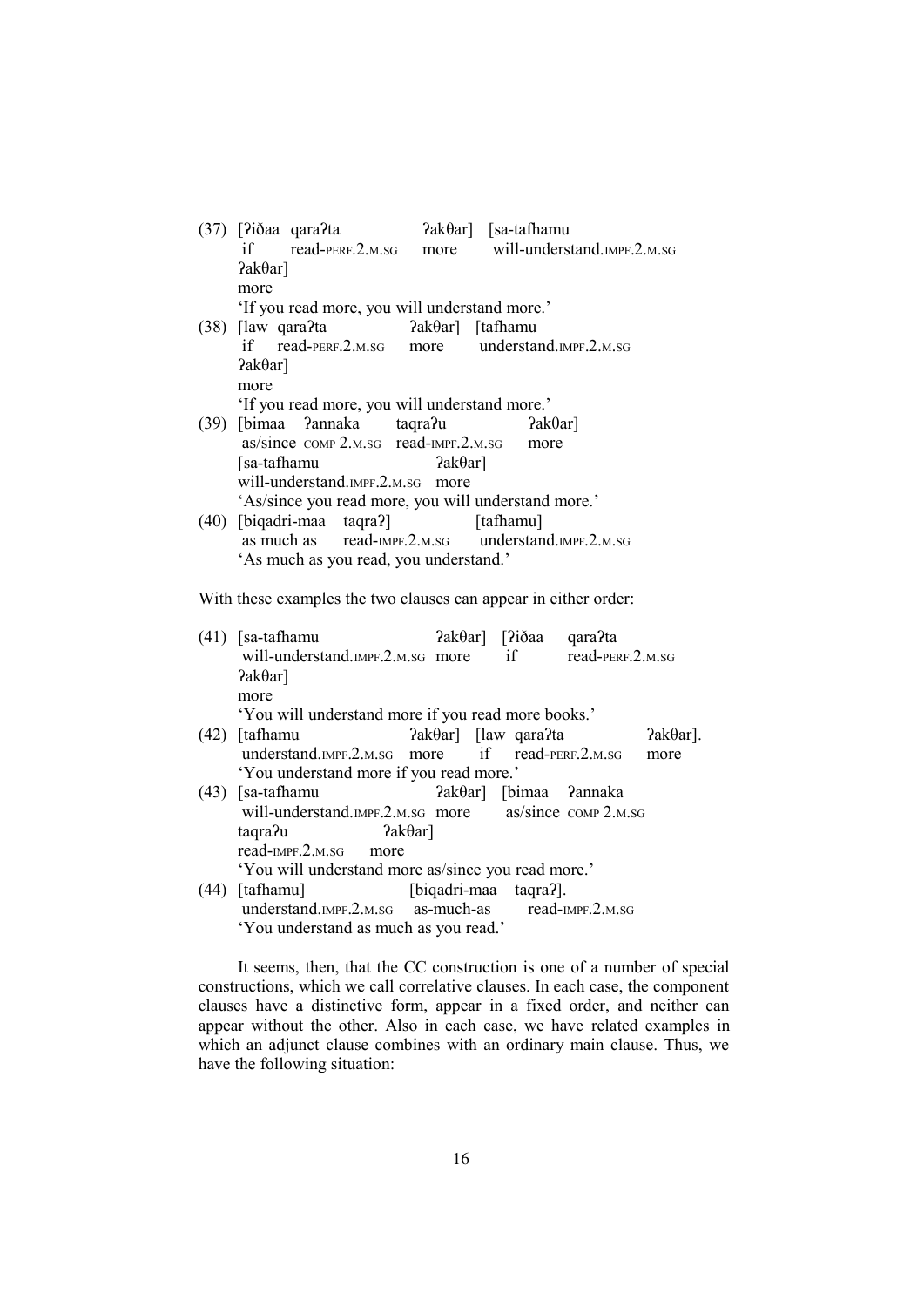| <b>Correlative clause</b>    | Main clause + adjunct clause                    |
|------------------------------|-------------------------------------------------|
| CC construction              | Main clause + $kullam\tilde{a}$ -clause         |
| <i>Piðaa-fa</i> construction | Main clause + $\partial \dot{\theta}$ aa-clause |
| bimaa-?iðann construction    | Main clause $+ bimaa$ -clause                   |
| biqadri-maa-biqadri-maa      | Main clause + $bigadri$ ma-clause               |
| construction                 |                                                 |

### **4. Analyses**

We will now develop a fairly detailed analysis of the data within HPSG, adopting essentially the version of HPSG outlined in Ginzburg and Sag (2000).

Following Borsley (2004, 2011), we assume that correlative clauses are special head–adjunct–phrases, where the head has a special feature specification reflected in its distinctive form, as a result of which it cannot appear without the adjunct. We assume the following system of types:



We also assume that *kullamã* and the other clause-initial elements in correlative clauses are complementizers and that they are identified by a feature CORREL(ATIVE). All other words will be [CORREL *none*], including *kullamã* in the single *kullamã* construction.

Given these assumptions, ordinary combinations of an adjunct clause and a main clause involve a CP modifying an S, as in (46), and correlative clauses involve a CP modifying a CP, and structures like (47).

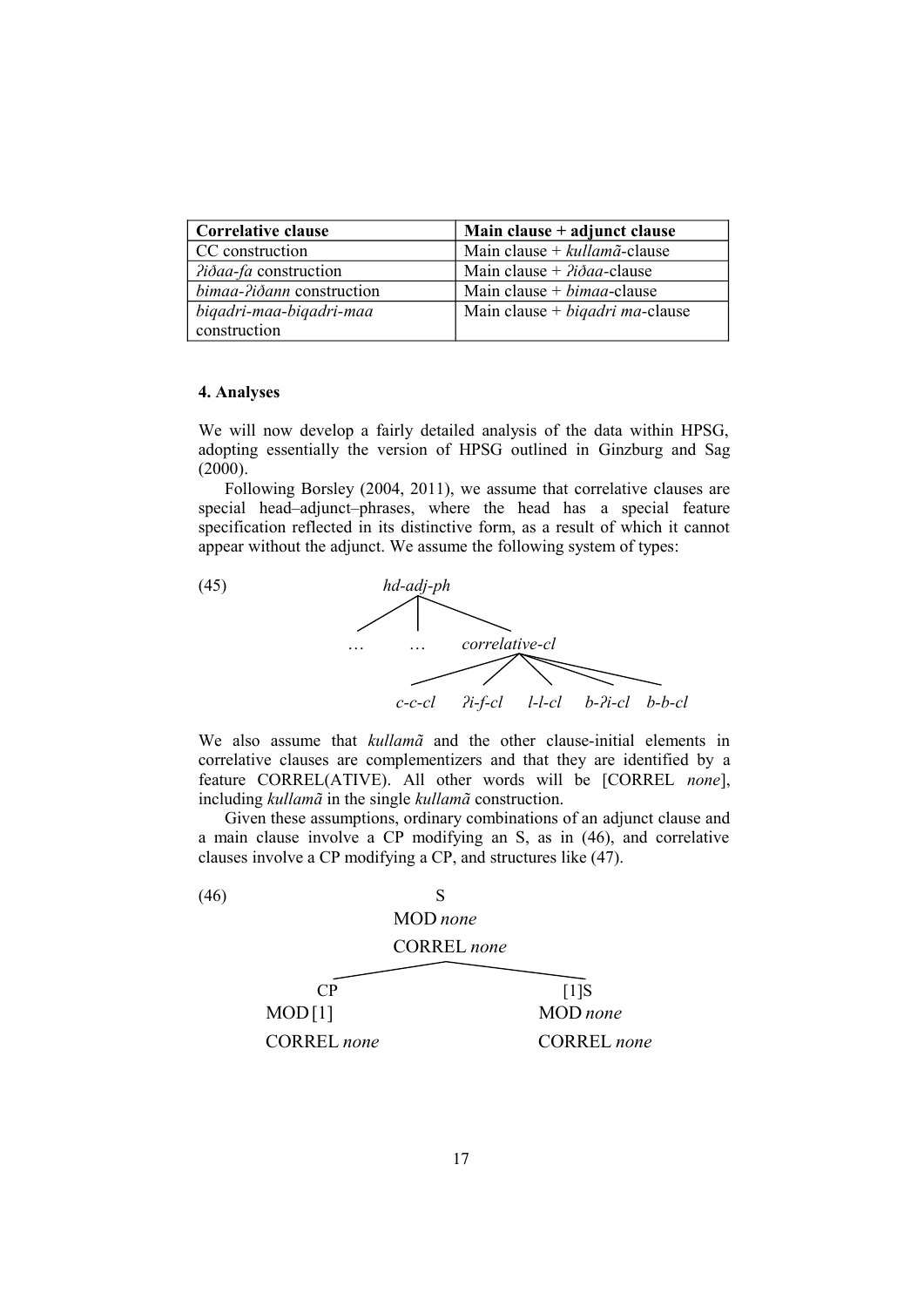

The single *kullamã* construction can be analyzed in essentially the same way as other combinations of an adjunct clause and a main clause. The CC construction is a more complex matter, but we will show that it is not too difficult to provide an analysis within HPSG. We will also outline analyses for the other correlative clauses.

For *kullamã* in the single *kullamã* construction, we propose the following syntactic and semantic properties (where we use  $[INV +]$  to identify verbinitial clauses and indicate the meaning informally with 'whenever'):<sup>2</sup>

(48)

$$
\begin{bmatrix}\n\begin{bmatrix}\n\text{HEAD} & \begin{bmatrix} \text{comp} \\
\text{CORREL none} \\
\text{MOD S}\n\end{bmatrix} \\
\begin{bmatrix}\n\text{SUBJ} <> \\
\text{COMPS} < \text{S[ASPECT } perf, \text{INV} + 1 \end{bmatrix}\n\end{bmatrix}\n\end{bmatrix}
$$

For head-adjunct-phrases, we assume the fairly standard constraint in (49).

 $(49)$  *hd-adj-ph*  $\rightarrow$   $\begin{array}{|l}$   $\downarrow$   $\downarrow$   $\downarrow$   $\downarrow$   $\downarrow$   $\downarrow$   $\downarrow$   $\downarrow$   $\downarrow$   $\downarrow$   $\downarrow$   $\downarrow$   $\downarrow$   $\downarrow$   $\downarrow$   $\downarrow$   $\downarrow$   $\downarrow$   $\downarrow$   $\downarrow$   $\downarrow$   $\downarrow$   $\downarrow$   $\downarrow$   $\downarrow$   $\downarrow$   $\downarrow$   $\downarrow$   $\downarrow$   $\downarrow$   $\downarrow$  L  $\downarrow$ L L  $|$  DTRS<  $|1||$ SS $|2||$ ,  $|HEAD|$ MOD $|2||1$ HD - DTR [1] DTRS [1][SS[2]],[HEAD[MOD[2]]]

We also assume Ginzburg and Sag's Generalized Head Feature Principle (GHFP), which we can formulate as follows:

$$
(50) \quad hd\text{-}ph \to \begin{bmatrix} \text{SYNSEM} / [1] \\ \text{HD-DTR} & \text{SYNSEM} / [1] \end{bmatrix}
$$

18

<sup>2</sup> All complementizers will be [HEAD *comp*] and [SUBJ  $\Diamond$ ], so this information doesn't need to be included in the description of any specific complementizer.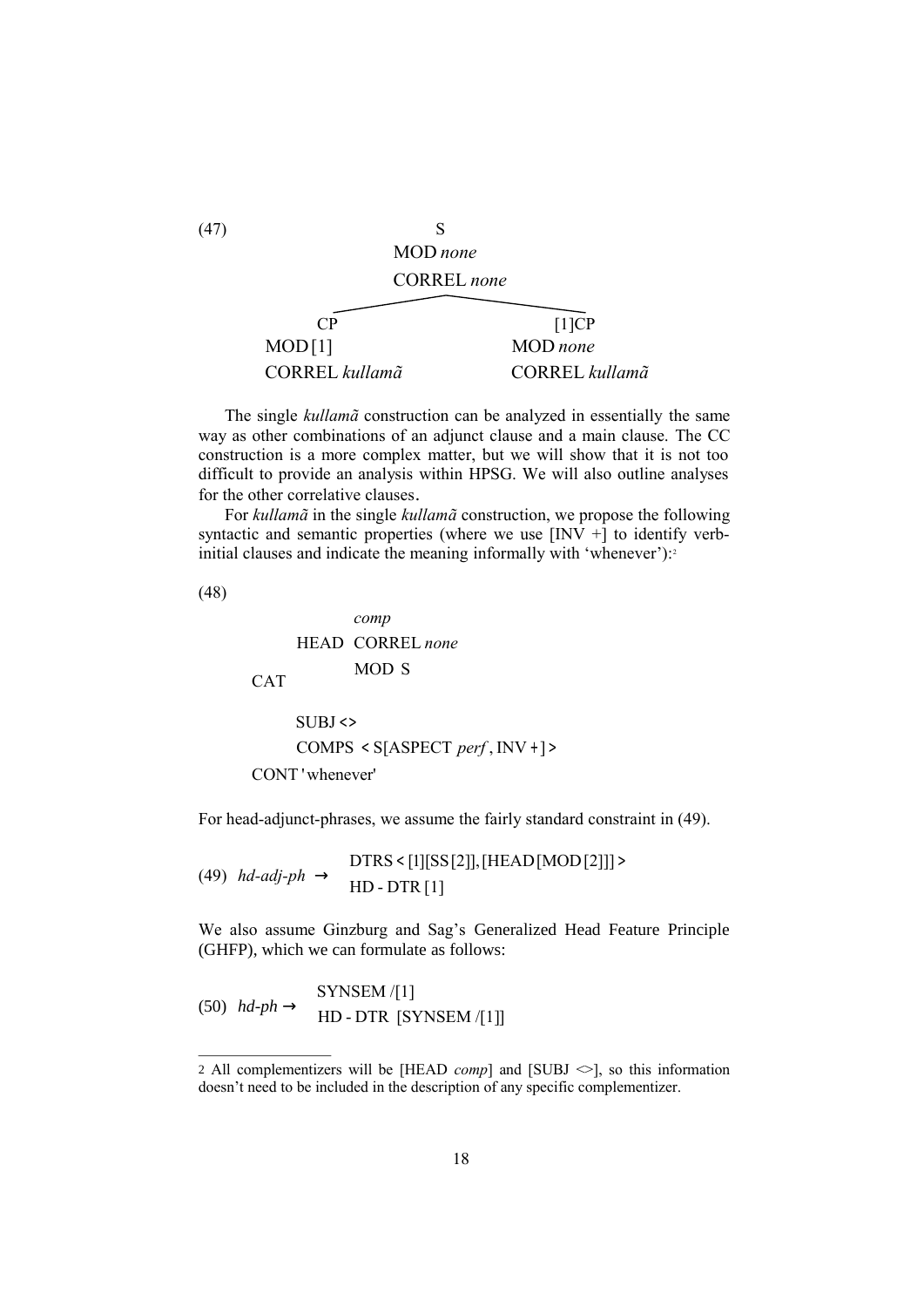This is a default statement, as indicated by the slash notation. It requires a headed phrase and its head–daughter to have the same syntactic and semantic properties unless some other constraint requires a difference. In the case of ordinary head–adjunct–phrases, it ensures that the phrase has the same category as its head. Given this machinery, (7) will have an analysis which we can represent as follows:



The other main clause  $+$  adjunct clause structures will have similar analyses. They just need appropriate syntactic and semantic properties. For *ʔin* we can propose the following:

(52)  $\mathbf{I}$  $\overline{\phantom{a}}$  $\downarrow$  $\downarrow$  $\downarrow$  $\downarrow$  $\downarrow$  $\downarrow$  $\downarrow$  $\downarrow$ J  $\downarrow$  CONT 'if' L L L L L CAT L L L L  $\mathbf{I}$  $\mathbf{I}$  $\mathbf{I}$  $\mathbf{I}$  $\mathbf{I}$  $\mathbf{I}$  $\downarrow$  $\downarrow$ L  $\downarrow$  $\vert$  COMPS < S > L  $\vert$  SUBJ  $\langle \rangle$ L L L L HEAD CORREL none L  $\mathbf{I}$  $\mathbf{I}$ J  $\mathbf{I}$  $\mathsf{I}$ L MOD S *comp*

This is like (48) except that it has a different CONTENT value and no restrictions are placed on the type of S that can appear as its complement. It will give a structure much like (51) for (6). The examples in (37)–(40) will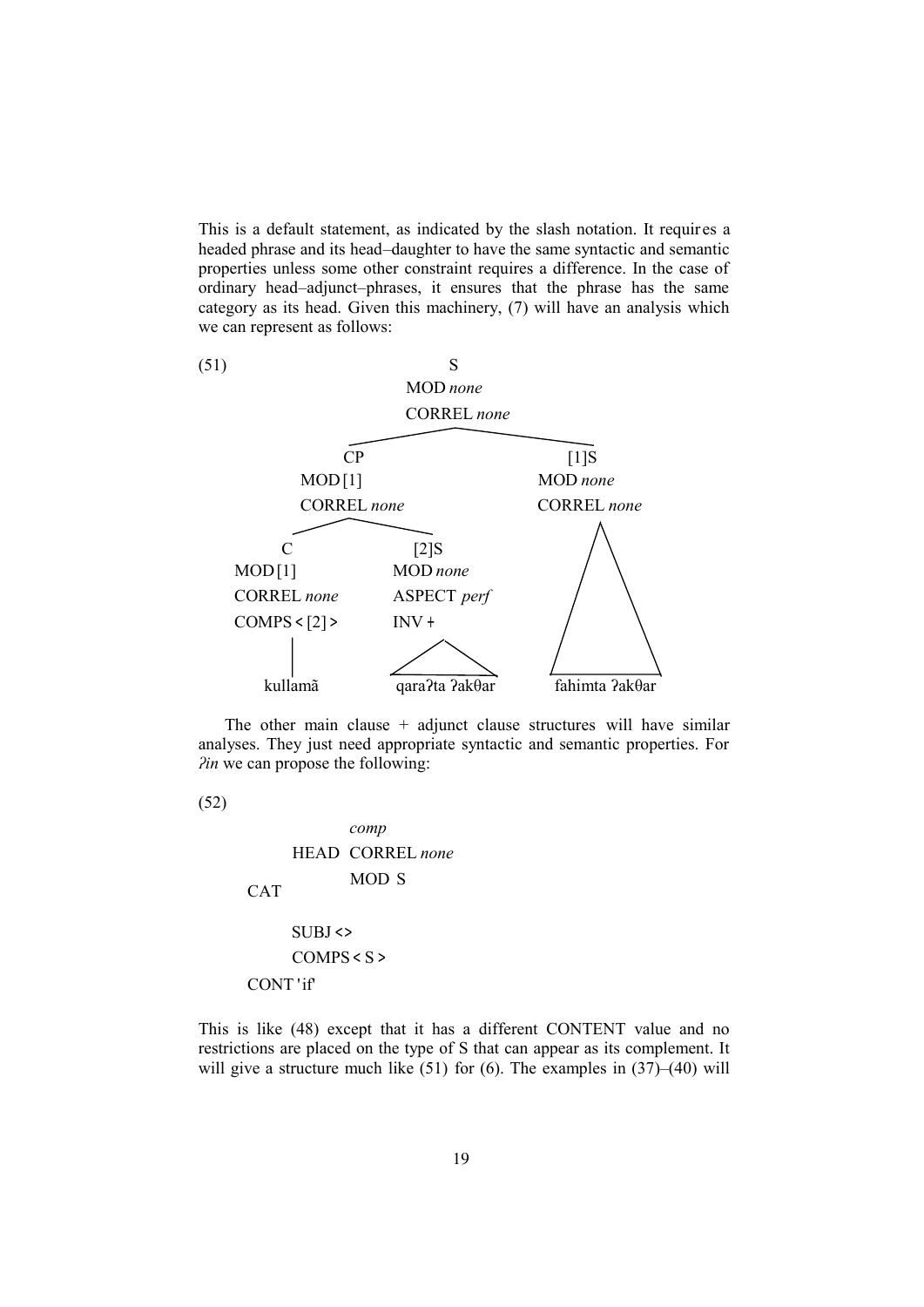have similar structures.

We turn now to the rather more challenging CC construction. We will first introduce the necessary constraints and then provide syntactic and semantic properties for the two instances of *kullamã*. For correlative clauses, we assume the following constraints :

(53) *correlative-cl* 
$$
\rightarrow
$$
  $\begin{bmatrix} \text{HEAD} & v \\ \text{MOD none} & \end{bmatrix}$   
\n(54) *correlative-cl*  $\rightarrow$   $\begin{bmatrix} \text{PHON}[1] \oplus [2] \\ \text{DTRS} & \text{[PHON}[2]], [\text{PHON}[1] \triangleright] \end{bmatrix}$ 

The first overrrides the GHFP and requires correlative clauses to be verbal, to be [MOD *none*], and to be [CORREL *none*]. (It may be that the last of these stipulations is unnecessary since it is probable that all head–adjunct– phrases are [CORREL *none*].) The second requires the first member of the daughters list, which given (49) is the head, to be second in the phonology. It accounts for the fact that all correlative clauses have a fixed order. For c-cclauses, we propose the following constraint:

J  $\overline{1}$ 

(55) *c-c-cl* → [DTRS <[CORREL *kullamã*], [CORREL *kullamã*]>]

This ensures that the two daughters in a c-c-clause are [CORREL *kullamã*].

We now need syntactic and semantic properties for the two instances of *kullamã* that appear in the CC construction. Unlike the *kullamã* of the single *kullamã* construction, both must be [CORREL *kullamã*]. They also need to ensure that their complement has an implicit comparison interpretation. They will differ, however, in two ways. In the adjunct clause, *kullamã* must be [MOD CP], whereas in the main clause it must be [MOD *none*]. We will also assume that *kullamã* in the adjunct clause has the same 'whenever' interpretation as *kullamã* in the single *kullamã* construction, whereas *kullamã* in the main clause is meaningless, having the same interpretation as its complement. This will ensure that the CC construction has essentially the same interpretation as the single *kullamã* construction. It seems, then, that we need the following syntactic and semantic properties, where we represent the fact that the complement must be comparative with the informal CONT value 'comparative':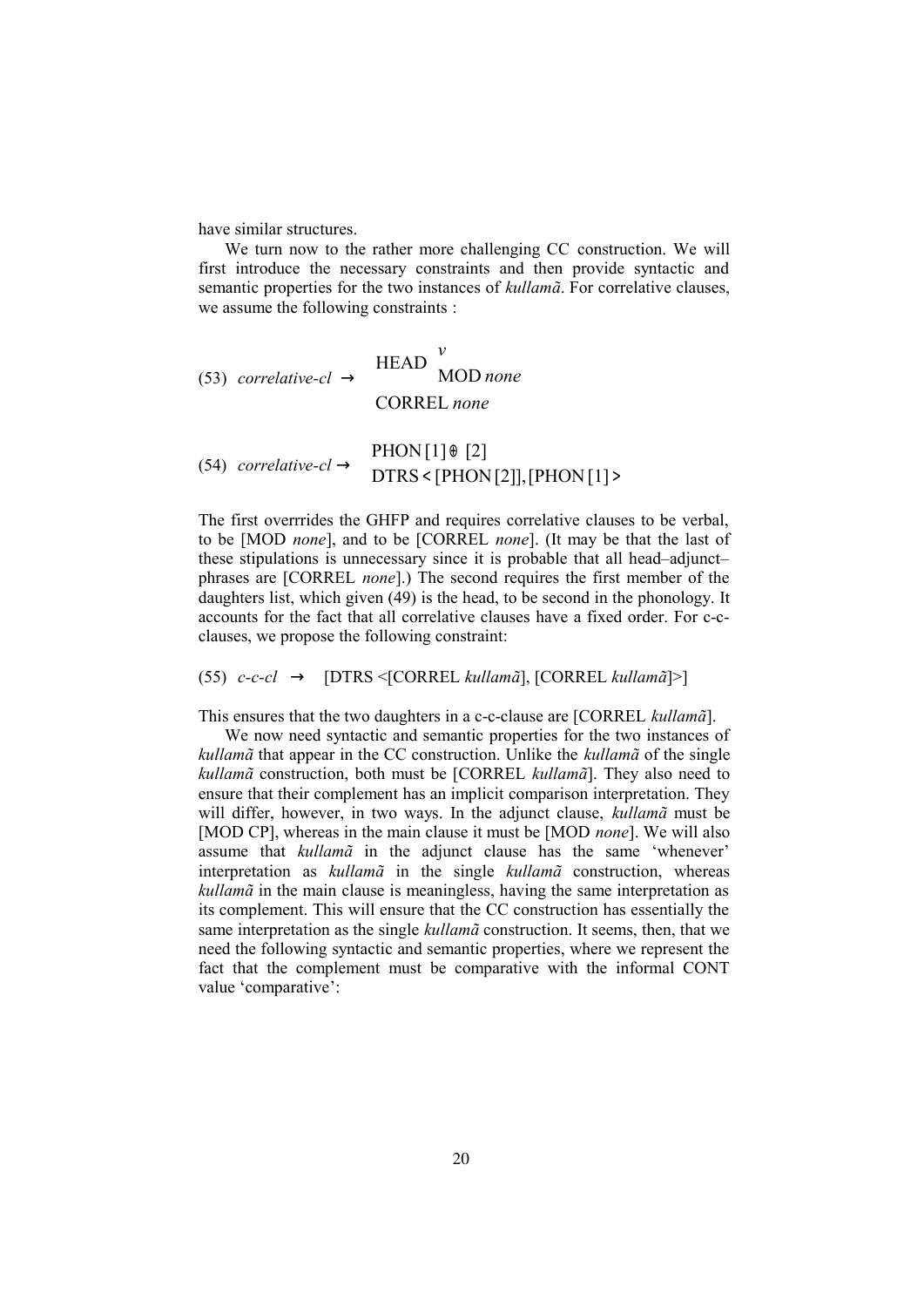

Both are [CORREL *kullamã*], and both select a complement which is perfective and verb-initial and has an implicit comparative interpretation. They differ in that the first is [MOD CP] whereas the second is [MOD *none*], and the first has the same CONTENT value as *kullamã* in the single *kullamã* construction whereas the second has the same CONTENT value as its complement and hence is meaningless.

With the constraints and lexical properties set out above, we have the following structure for the CC construction in (14):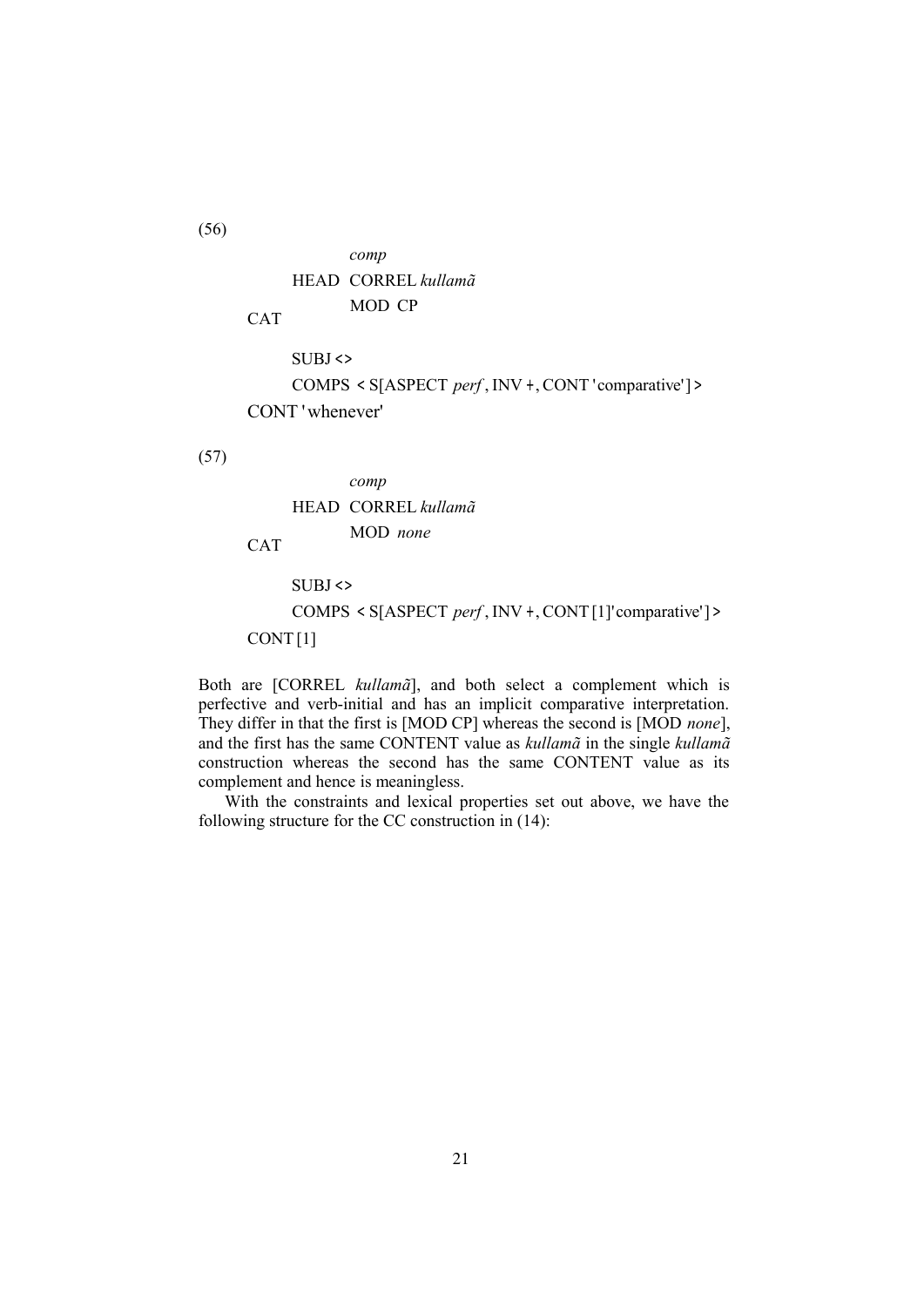

We now have analyses for both the single *kullamã* construction and the CC-construction. But we need to say more about *kullamã*. We have three separate sets of properties, (48), (56), and (57). They differ in important ways, but they also show some important similarities. All three are complementizers selecting a clausal complement which is perfective and verb-initial. The descriptions in (48), (56) have the same CONTENT value, and (56) and (57) have the same value for CORREL and require their complement to have an implicit comparison interpretation. We can capture these similarities with a system of lexical types.

We propose the following system, where *kullamã-1* is *kullamã* in the single *kullamã* construction, *kullamã-2* is first *kullamã* in a c-c-clause, and *kullamã-2* is second *kullamã* in a c-c-clause:



These are subject to the following constraints: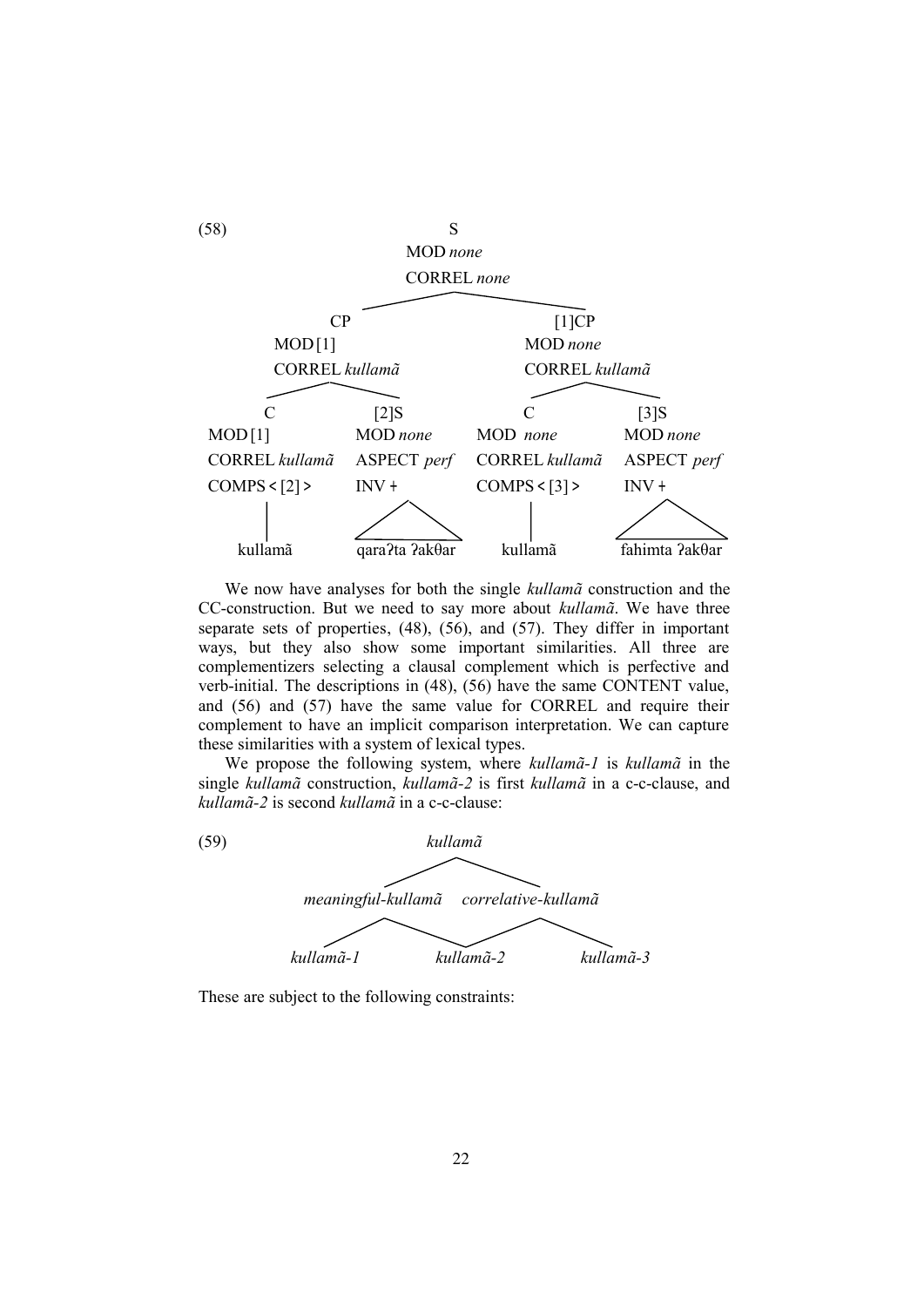(60) 
$$
kullam\tilde{a} \rightarrow \begin{bmatrix} \text{PHON } \text{kullam}\tilde{a} \\ \text{SS}|\text{LOC}|\text{CAT} \end{bmatrix} \begin{bmatrix} \text{HEAD } comp \\ \text{SUBJ} \leftrightarrow \\ \text{COMPS} \times \text{S}[\text{ASPECT } perf, \text{INV} + \text{]} \end{bmatrix}
$$

(61) *meaningful-kullamã*  $\rightarrow$   $|SS|LOC[CONT'whenever']|$ 

(62) *correlative-kullamã* →

$$
\begin{bmatrix}\n\text{SS}|\text{LOC}\left[\text{CAT}\left[\text{HEAD}[\text{CORREL}\text{ \textit{kullam}\tilde{a}}]\right]\right]\n\end{bmatrix}
$$
\n(63) *kullam* $\tilde{a}$ -1  $\rightarrow$  
$$
\begin{bmatrix}\n\text{SS}|\text{LOC}\left[\text{CAT}\left[\text{HEAD}\left[\text{CORREL}\text{ none}\right]\right]\right]\n\end{bmatrix}
$$
\n(64) *kullam* $\tilde{a}$ -2  $\rightarrow$  
$$
\begin{bmatrix}\n\text{SS}|\text{LOC}\left[\text{CAT}\left[\text{HEAD}\left[\text{MOD CP}\right]\right]\right]\n\end{bmatrix}
$$
\n(65) *kullam* $\tilde{a}$ -3  $\rightarrow$  
$$
\begin{bmatrix}\n\text{SS}|\text{LOC}\left[\text{CAT}\left[\text{HEAD}\left[\text{MOD none}\right]\right]\right]\n\end{bmatrix}
$$
\n(66) *kullam* $\tilde{a}$ -3  $\rightarrow$  
$$
\begin{bmatrix}\n\text{SS}|\text{LOC}\left[\text{CAT}\left[\text{HEAD}\left[\text{MOD none}\right]\right]\right]\n\end{bmatrix}
$$
\n(67)

The description in (48) combines the properties in (60), (61) and (63). The description in (56) combines those in (60), (61), (62) and (64). Finally, the description in (57) combines the properties in (60), (62) and (65). With this system of types and constraints, we capture the similarities among the three elements.

We turn now to the other correlative clauses highlighted in section 3. It is not difficult to extend the approach developed above to accommodate them. First we need the following constraints on the relevant phrase types to ensure that the right complementizers appear:

(66) *ʔi-f-cl* → [DTRS <[CORREL *fa*], [CORREL *ʔiðaa*]>]

- (67)  $l-l-cl \rightarrow [DTRS < [CORREL \, la], [CORREL \, law] > ]$
- (68) *b-ʔi-cl* → [DTRS <[CORREL *ʔiðann*], [CORREL *bimaa*]>]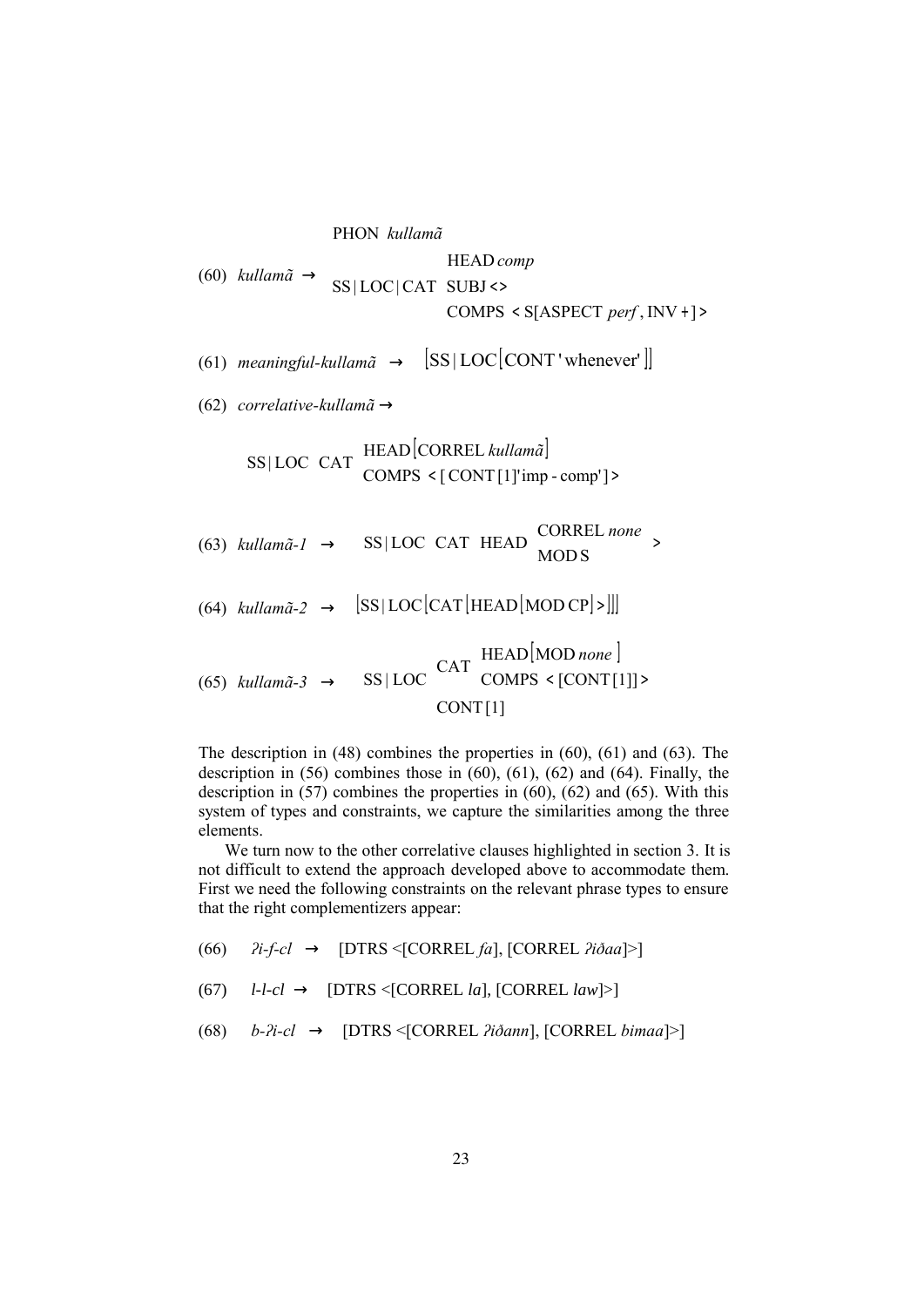(69) *b-b-cl* → [DTRS <[CORREL *biqadri-maa*], [CORREL *biqadri-maa*]>]

Then we need lexical descriptions for the complementizers. In the case of *bimaa* and *<i><i>Aidann*, we propose the following (ignoring semantics):<sup>3</sup>



These give the following structure for the *bimaa-ʔiðann* construction in (27):

<sup>3</sup> *ʔiðann* allows both a verb-initial and a subject-initial complement but requires its complement to be future tense. We ignore this in (71).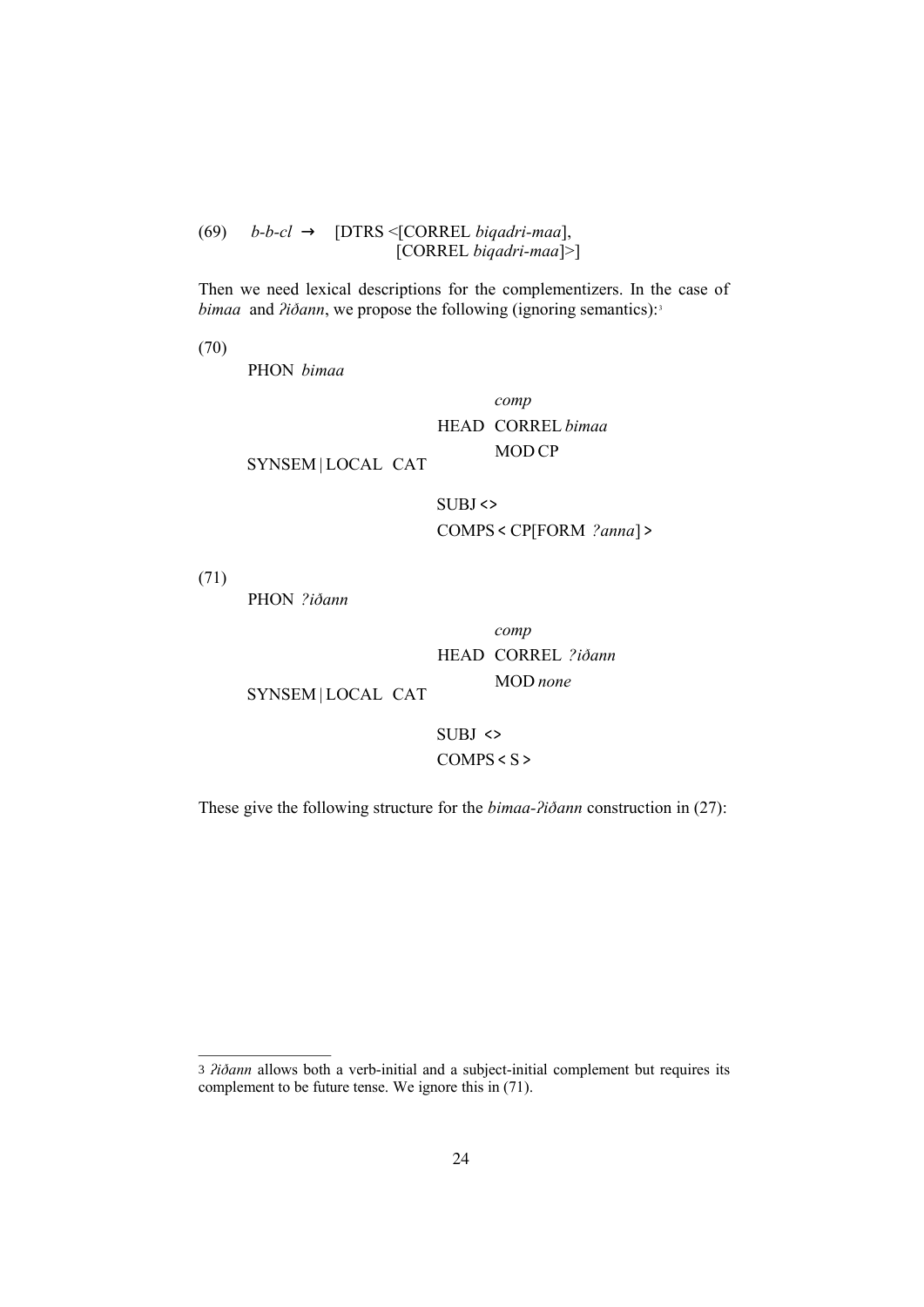

Apart from the fact that *bimaa* takes a CP complement, this is very similar to the representation for the CC construction in (58). The other correlative clauses will have similar structures.

### **5. Conclusion**

We have argued in this paper that MSA has a CC construction which is very different from the English CC construction and the other CC constructions discussed in Den Dikken (2005). We have shown that both the rather unusual CC construction of MSA and the various related constructions are unproblematic for HPSG and we have outlined detailed analyses, drawing on the approach to such constructions developed in Borsley (2004, 2011).

There is one final point that we should make here. Although we have emphasized that the MSA CC construction is quite different from those which Den Dikken focused on, we do not want to suggest that anything goes in this area. We have shown that the MSA CC construction is quite similar to a number of other MSA correlative clauses. In English and other languages, the CC construction seems to be a rather specialized correlative clause. In MSA, it is rather ordinary example of such a clause. However, the fact remains that we have evidence here that there is more variation in this area than Den Dikken (2005) assumed, and hence an important challenge for the view that grammatical systems are the result of setting a relatively small number of parameters.